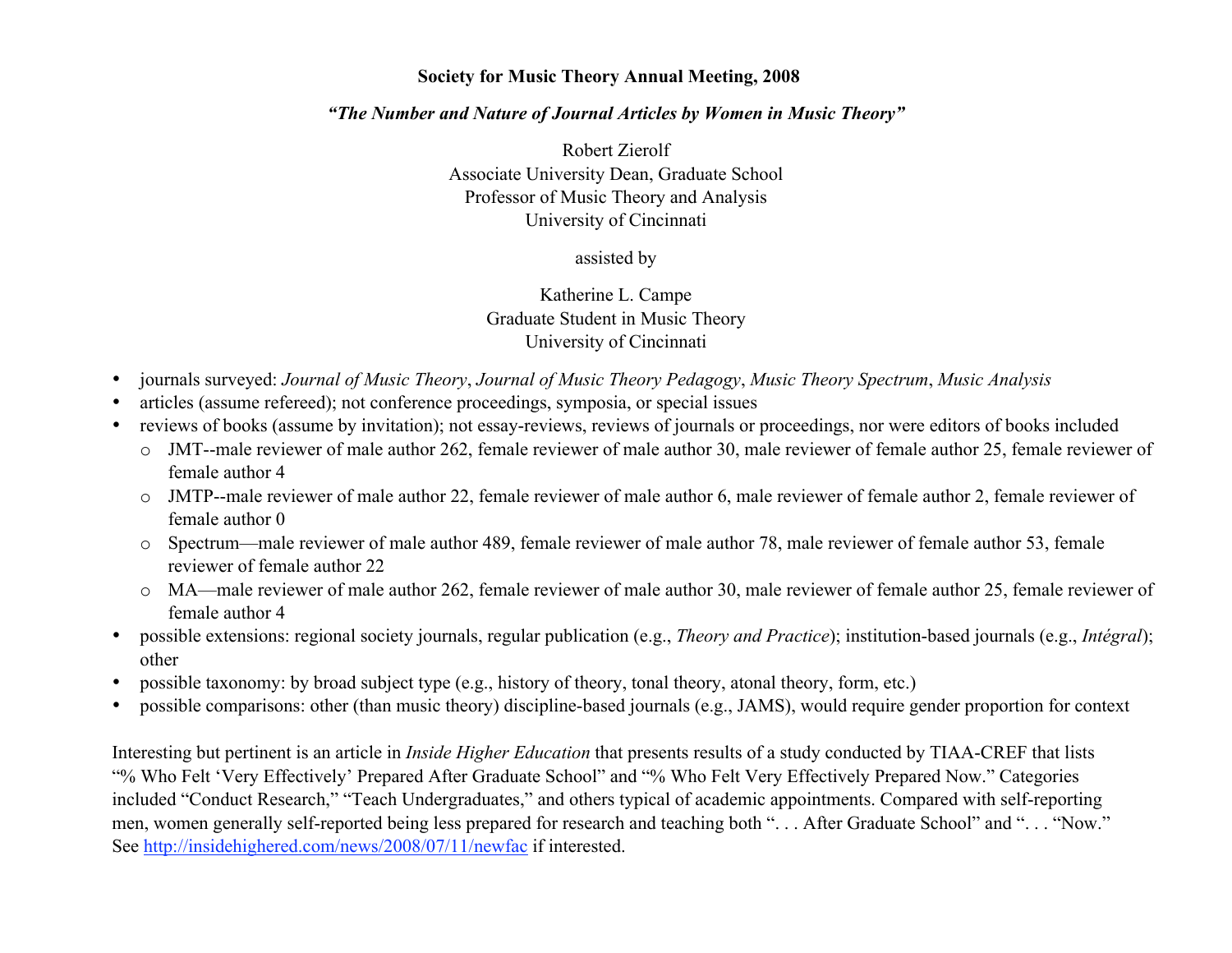#### **Journal of Music Theory**

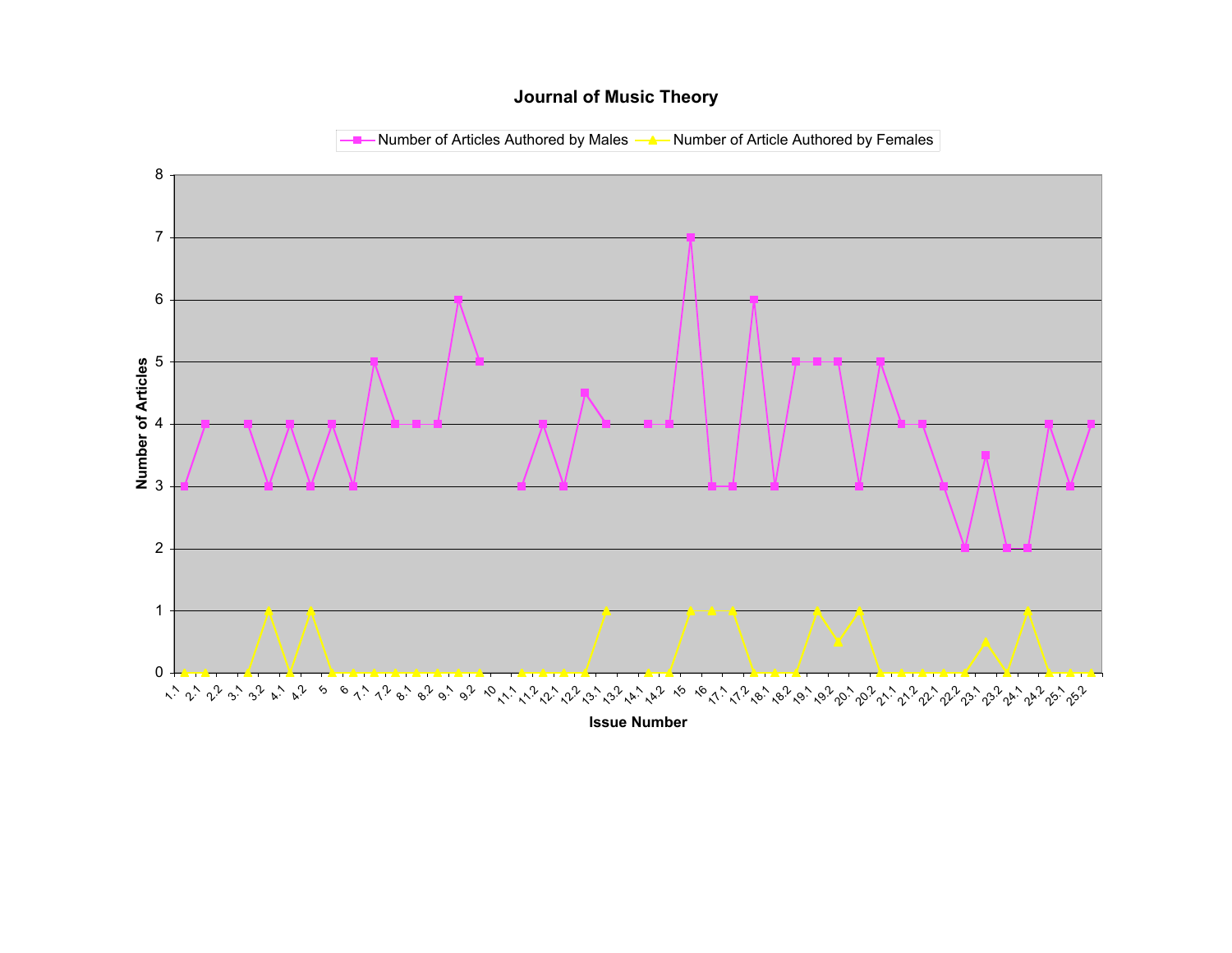# **Journal of Music Theory**

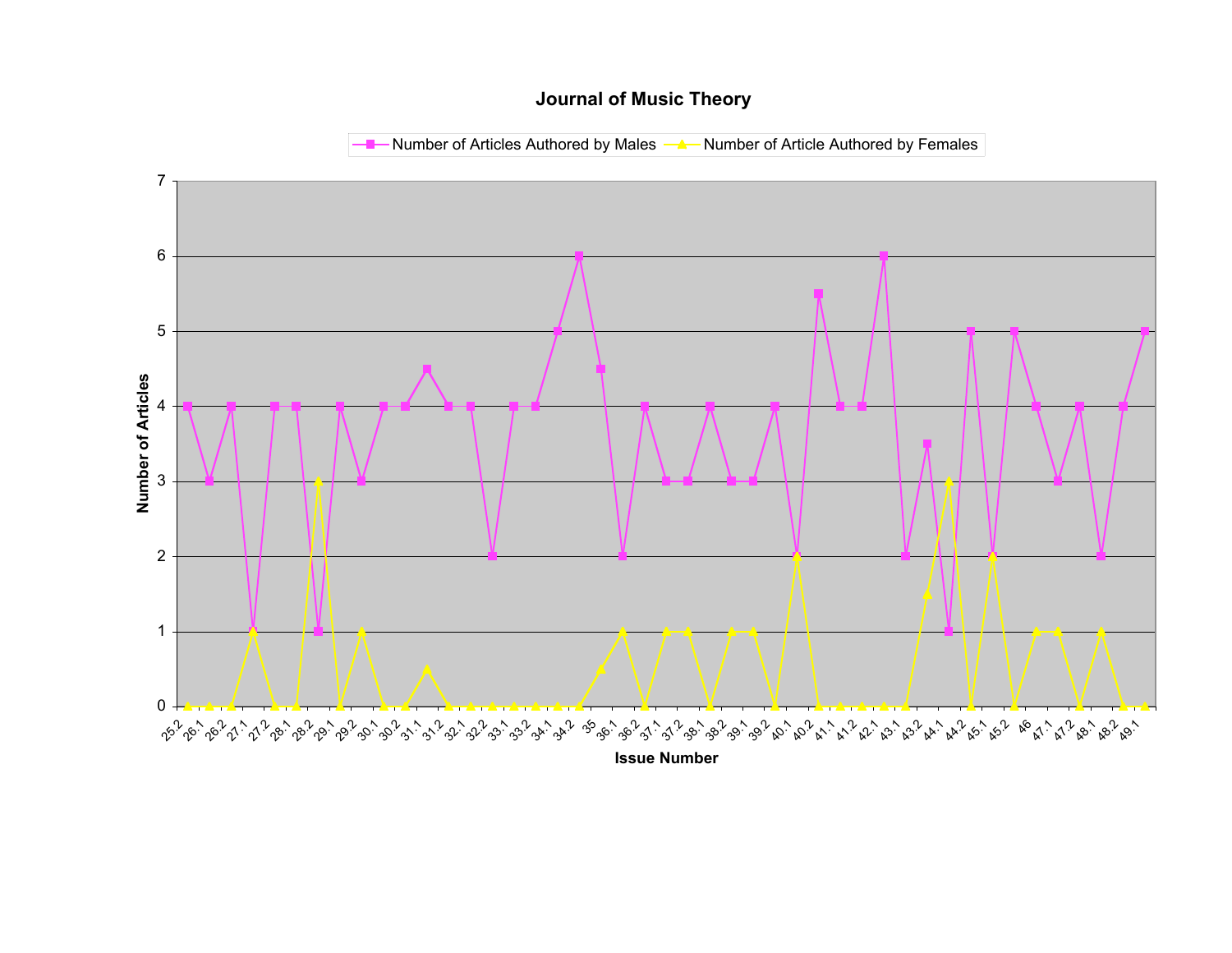### **Journal of Music Theory Pedagogy**

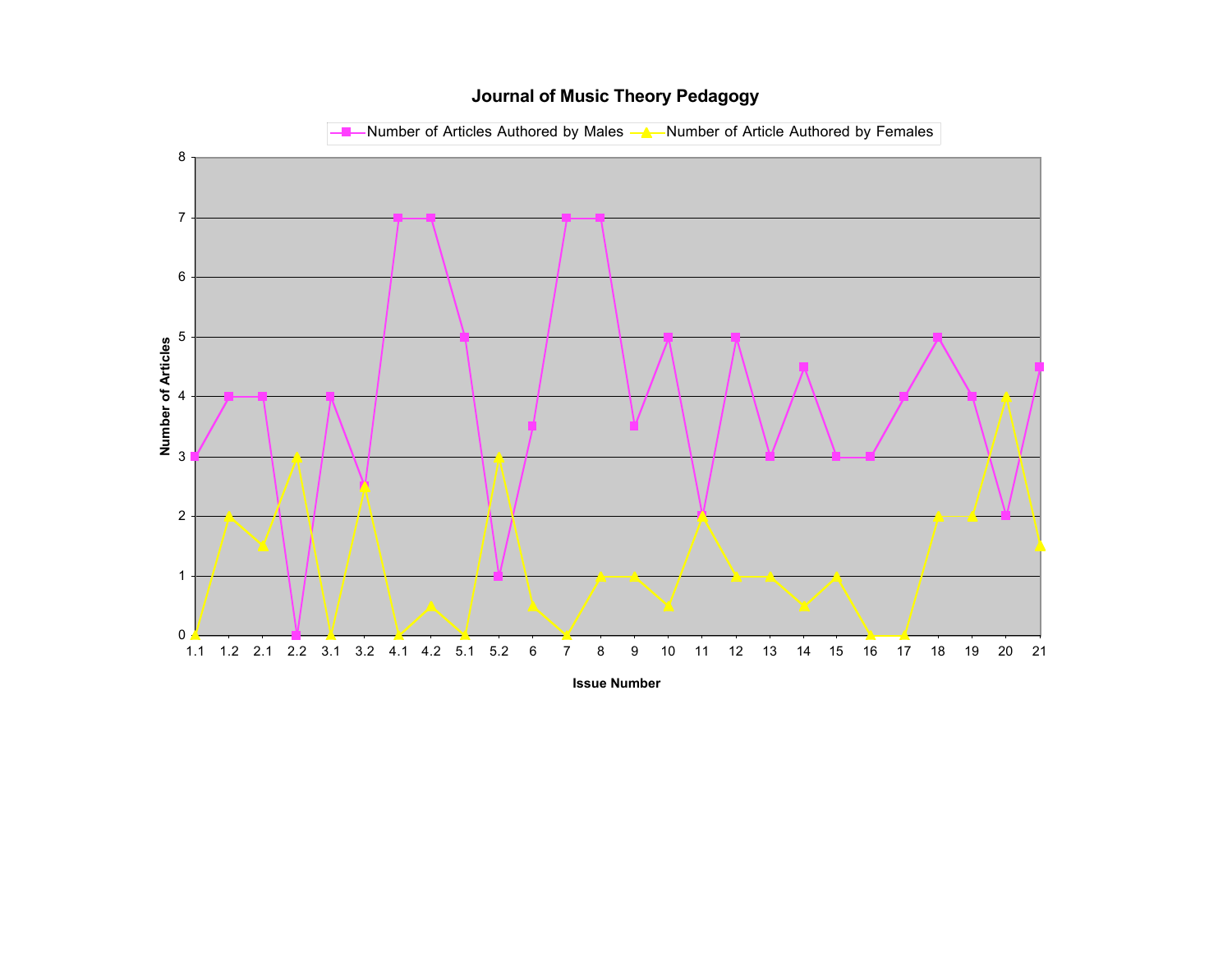### **Music Theory Spectrum**

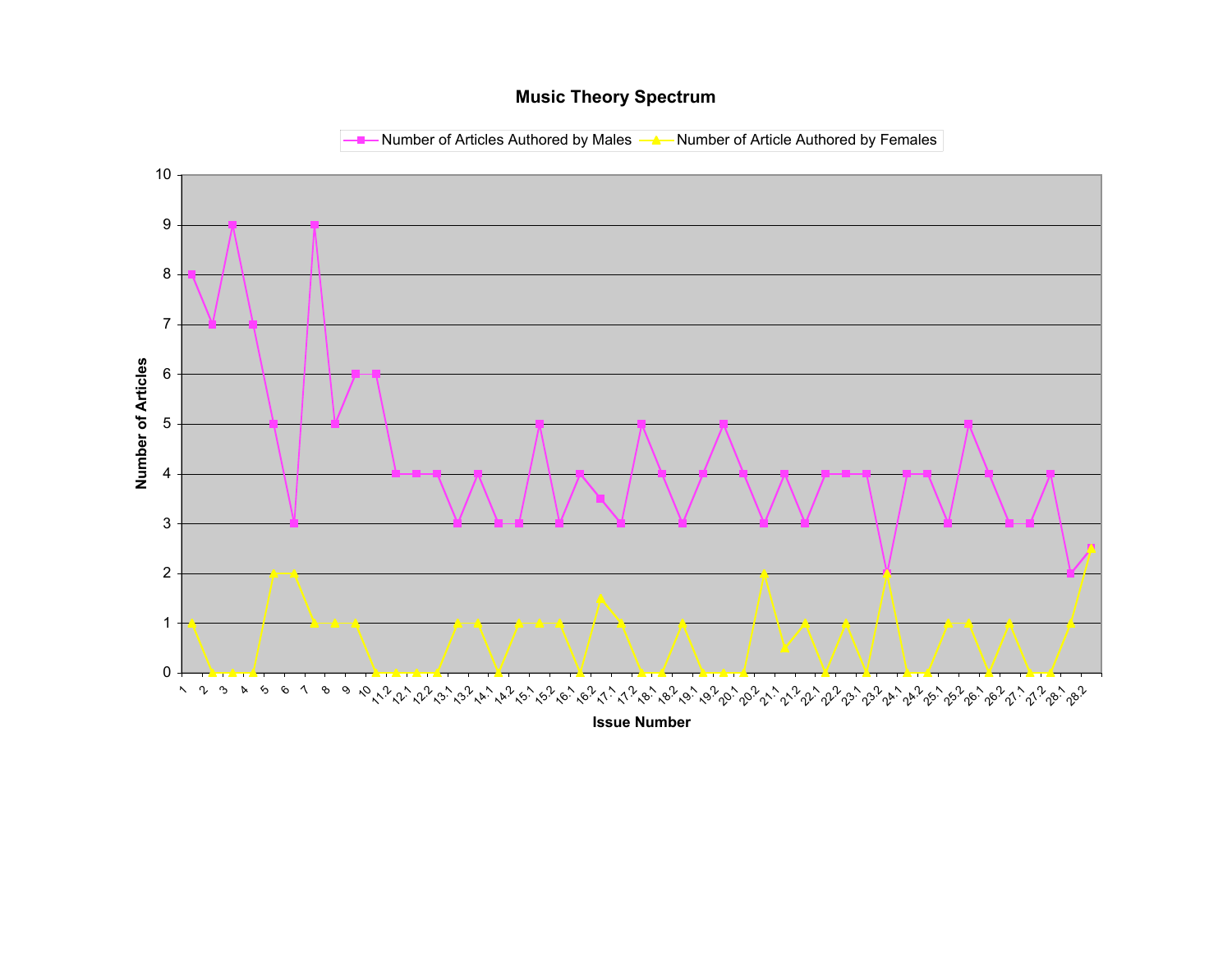# **Music Analysis**

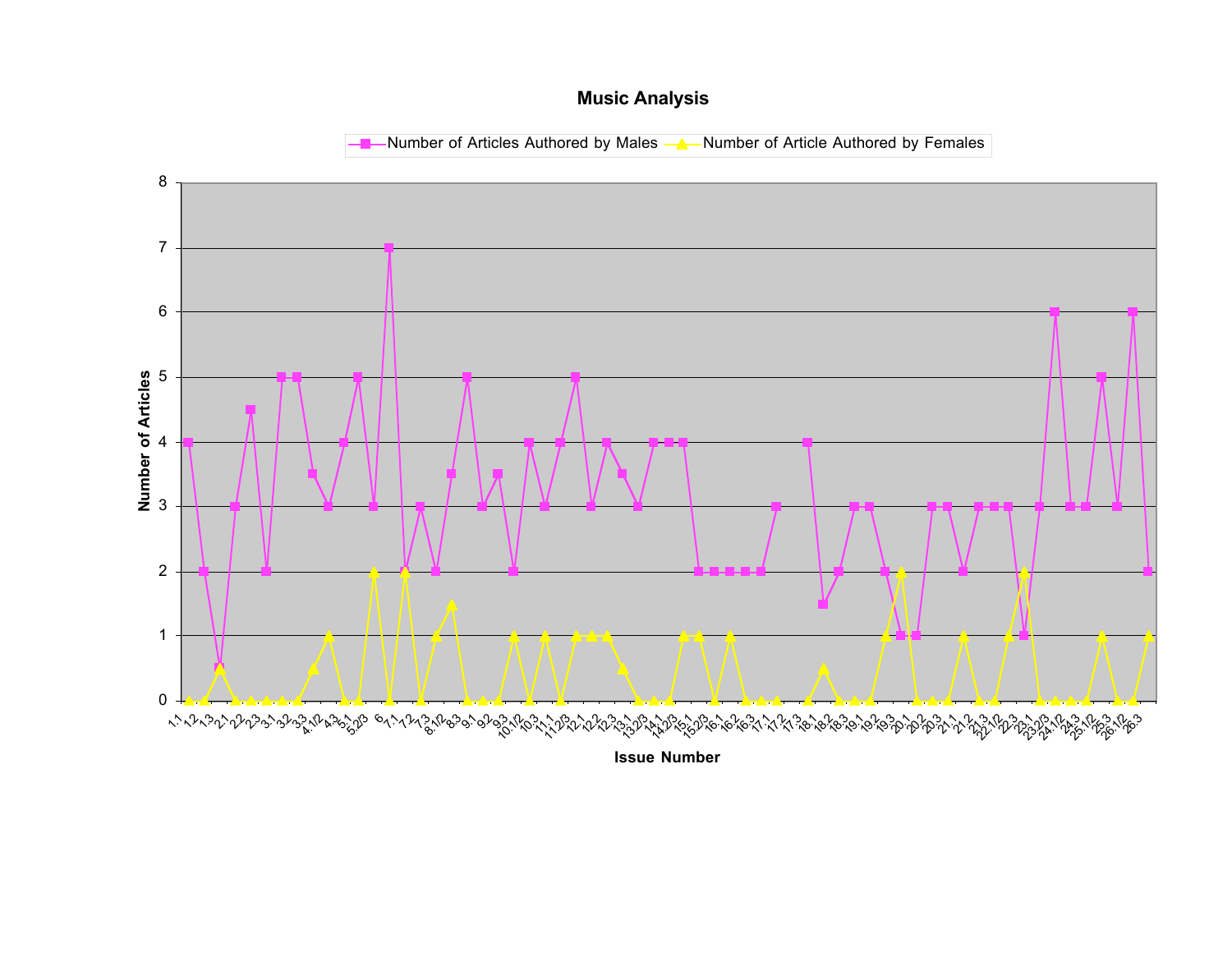

# **Articles Published from 1977-2007 Authored by Females**

**Year of Publication**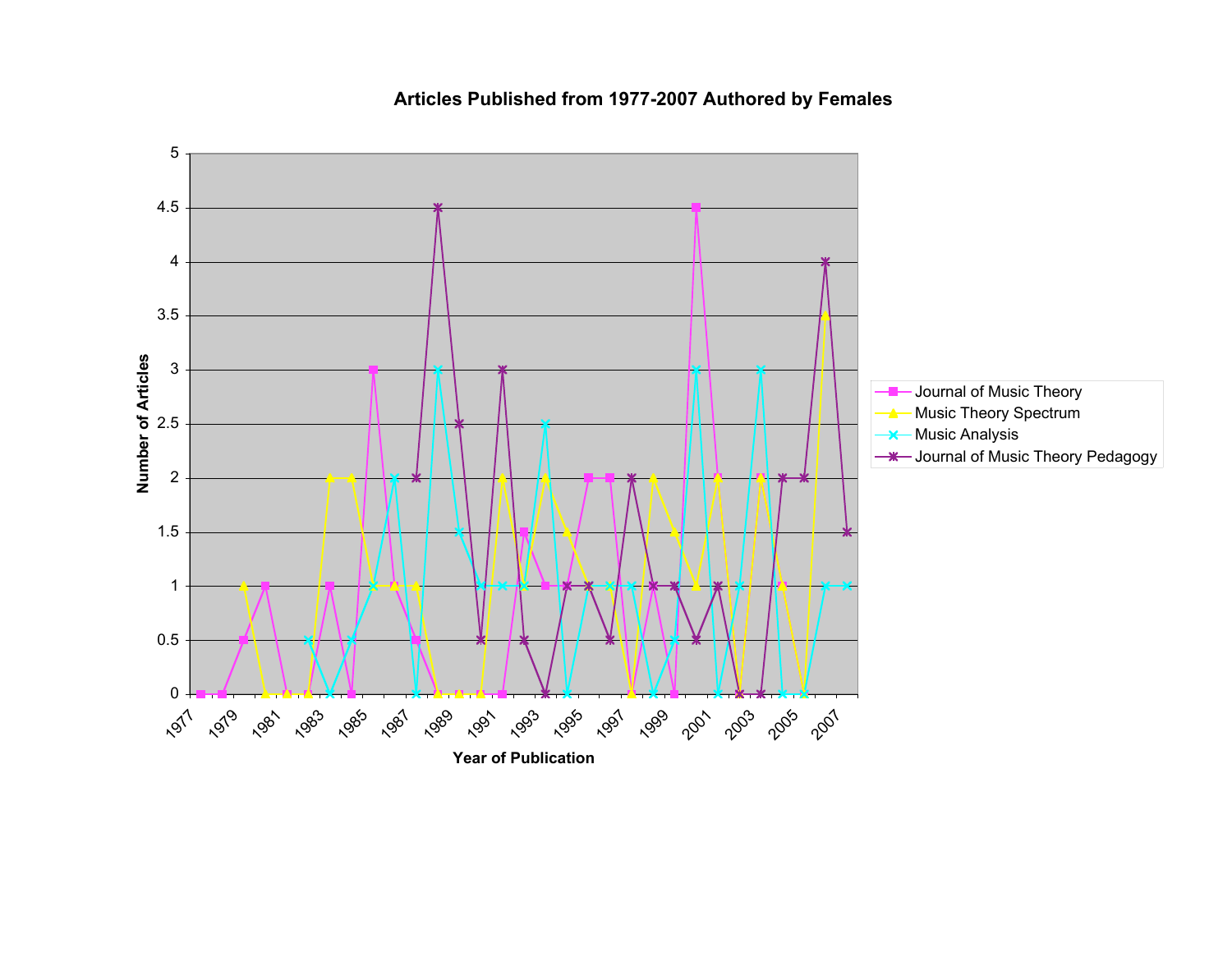

### **Articles Published from 1977-2007 Authored by Males**